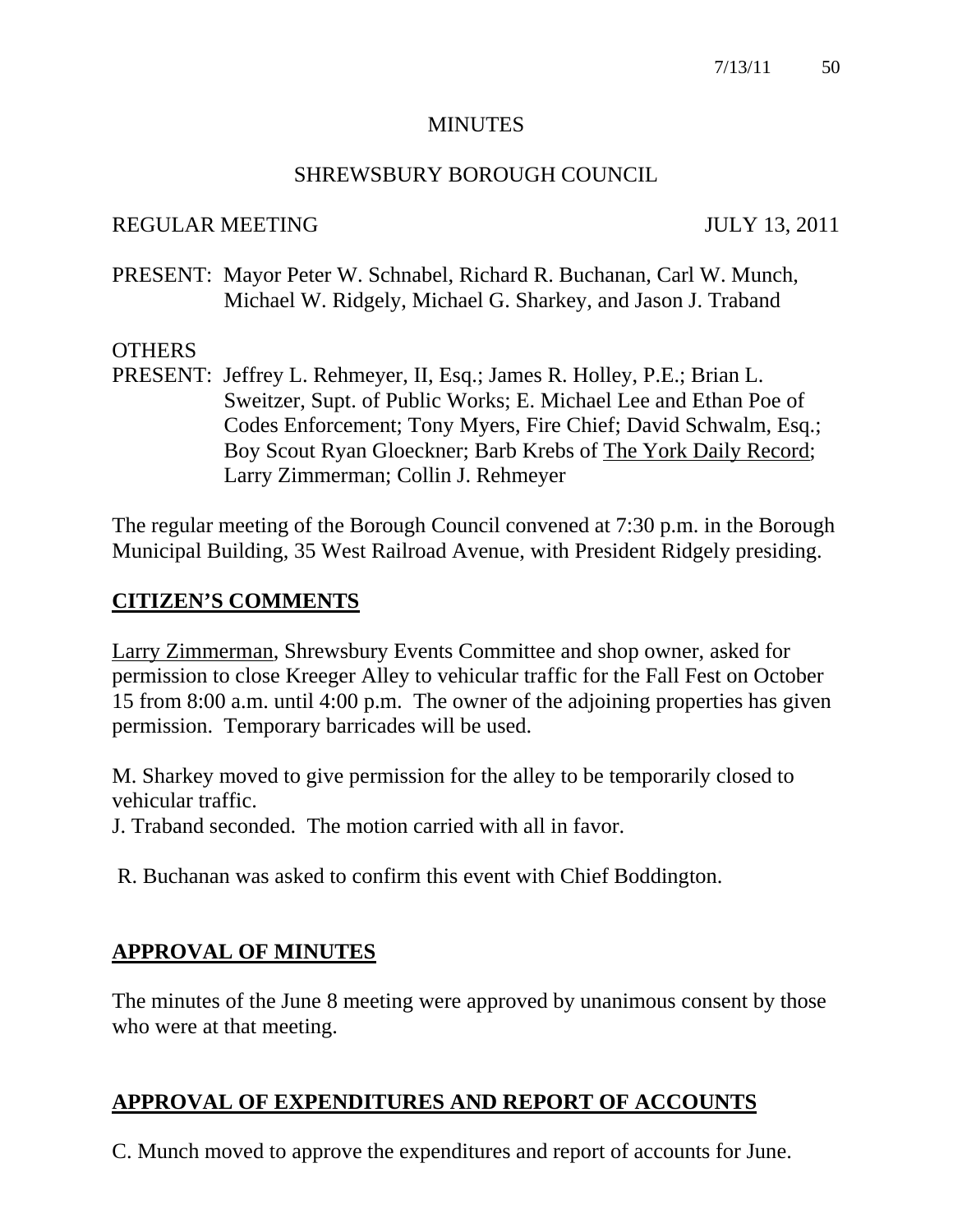R. Buchanan seconded. The motion carried with all in favor.

# **BILL LIST**

The bill list for June was presented: General account: check numbers 10657 thru 10692; Water account: check numbers 4593 thru 4609; Sewer account: check numbers 4341 thru 4353; Highway Aid: check numbers 843 and 844.

C. Munch moved to approve the June bill list. R. Buchanan seconded. The motion carried with all in favor.

# **PAYROLL REGISTER**

C. Munch moved to approve the June 13 and 27 payroll registers.

R. Buchanan seconded. The motion carried with all in favor.

# **SUBDIVISION AND LAND DEVELOPMENT BUSINESS**

# **Southern Regional Police Department** – Richard R. Buchanan

The Police Commission did not meet because of the carnival. An arbitration meeting with the police officers' union will be held on July 28.

**Codes Enforcement** – E. Michael Lee and Ethan Poe

# 92 Skyview Drive and 29 Covington Drive

Attempts were made by the property owners to comply with the enforcement notices and are still not in compliance despite attempts by Mike to call.

R. Buchanan moved to have Sol. Rehmeyer send the property owners letters. J. Traband and C. Munch seconded. The motion carried with all in favor.

# 6 Covington Drive, 40 and 44 East Tolna Road

Complaints were received regarding outdoor stockpiling and high grass. Enforcement letters will be going out tomorrow. The vehicles at 44 East Tolna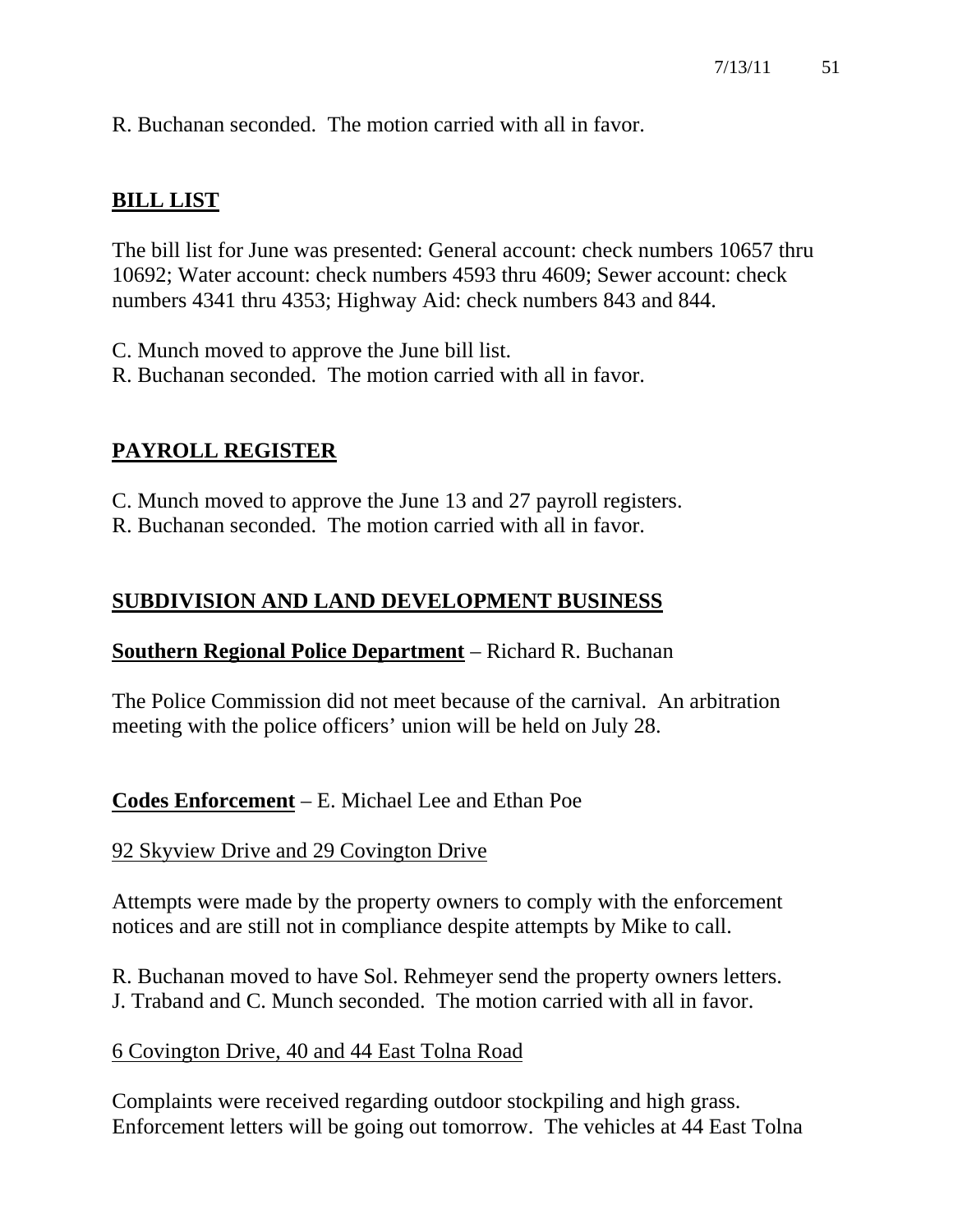Road are all inspected. Mike was asked to look at a retaining wall in this area as well.

# Papas Complaint

The equipment is in the process of being removed but the two unregistered vehicles have not been moved. An enforcement notice was sent.

# **EXECUTIVE SESSION**

An executive session was called at 7:50 p.m. to discuss current litigation. The meeting was reconvened at 8:57 p.m.

R. Buchanan moved to conditionally approve the Release and Settlement Agreement with the Shrewsbury Shopping Center and the other parties involved in the litigation with the following changes:

- 1) Page 2, paragraph "G", first line: take out the words "EDU allocation to" and replace with "EDUs available at"
- 2) Page 2, number 1, second line: take out the word "approximately"
- 3) Page 3, paragraph 2, third line: take out the words "and is expected to produce in the future"
- 4) Page 3, paragraph 4, third line: replace the word "presently" with "formerly" and the fourth line: add "former" in front of McDonald's
- 5) Page 5, paragraph 13, second line from the bottom: remove the word "and" and just say "Township or the Borough"

M. Sharkey seconded the motion.

The motion carried with all in favor. Accordingly, President Ridgely has the authorization to sign the Agreement if the changes are approved by all of the other parties and the conditions of the motion are thereby satisfied.

**Water & Sewer** – Richard R. Buchanan

# Southern School District Sewer Inspection

The Public Works Department televised the sewer lines from the District's main campus to Seitzland. Six pipe problems were found that will be addressed by an independent contractor retained by the School District. The cost was \$4,983.20 and has been paid.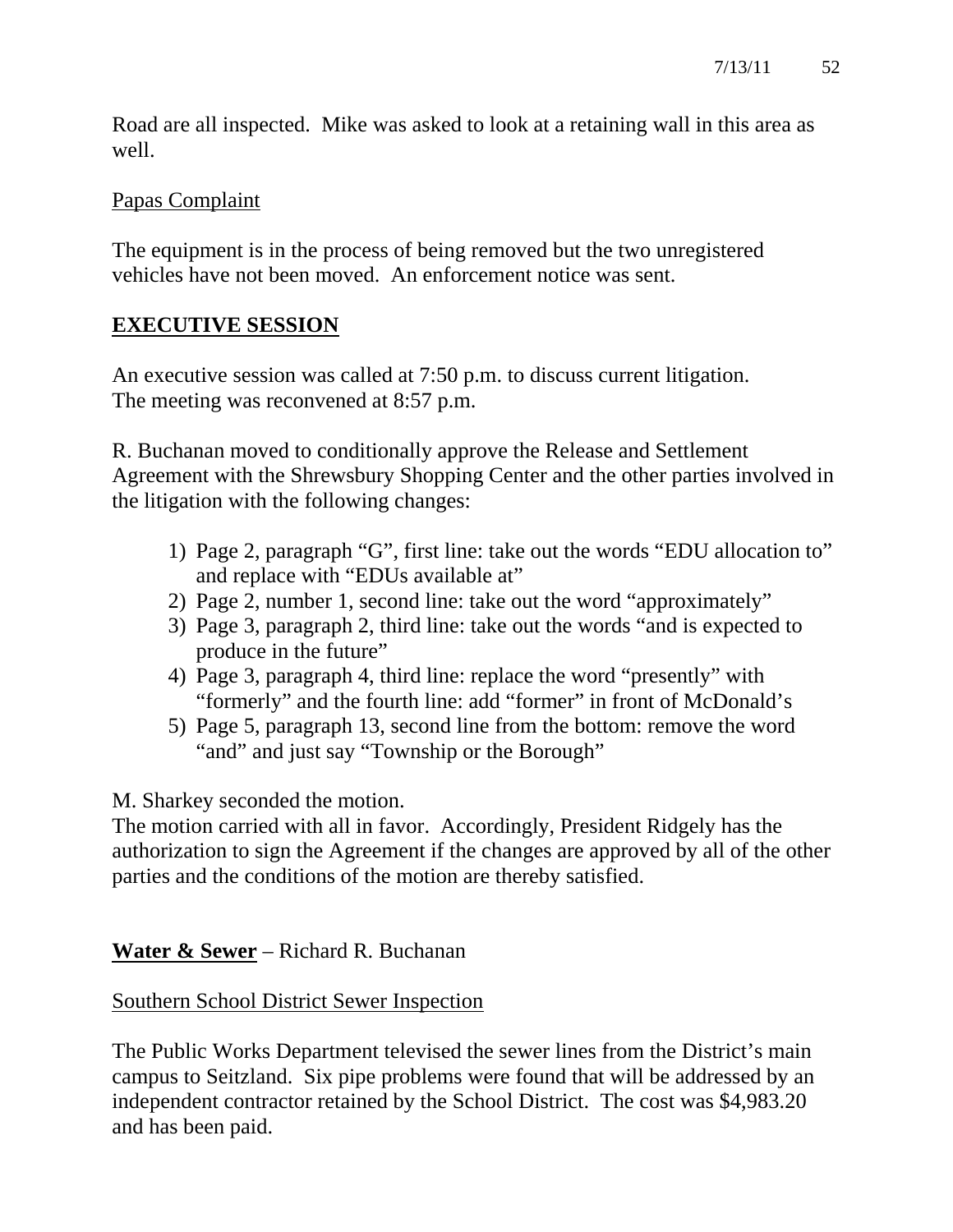# Water Billing

An accounting was presented showing the last five years of water billing and revenue. The unaccounted water for the second quarter is less than one percent, which is very good.

There will be no need to raise water rates at this time.

# **Public Roads & Lighting**

#### Ascot Drive Extension

President Ridgely drafted an agreement to be signed by the Borough and the Township for future maintenance of Ascot Drive. The Borough will assume responsibility for all snow plowing in exchange for the liquid fuels funds for the Township portion of the road being given to the Borough by the Township annually. Future maintenance will be shared equally between the Borough and the Township.

M. Sharkey moved to approve the agreement subject to the addition in the first paragraph, "from the intersection of Ascot Drive and Cardiff Road back to the culde-sac."

R. Buchanan seconded. The motion carried with all in favor.

# Street Cut Ordinance

Ordinance 2005-10 regulates excavation in the Borough's roads. This would not cover State roads as PennDOT has its own permit process; the \$90.00 is just for a road cut on the Borough-owned street. It was suggested that under Item 4, a resolution be adopted to set fees for hourly inspections of the cuts. Sol. Rehmeyer will draft a short resolution for adoption next month.

# **Public Lands & Buildings and Finance**

C. Skoglind will present the mid-year budget review in a written format.

# **ENGINEER'S REPORT**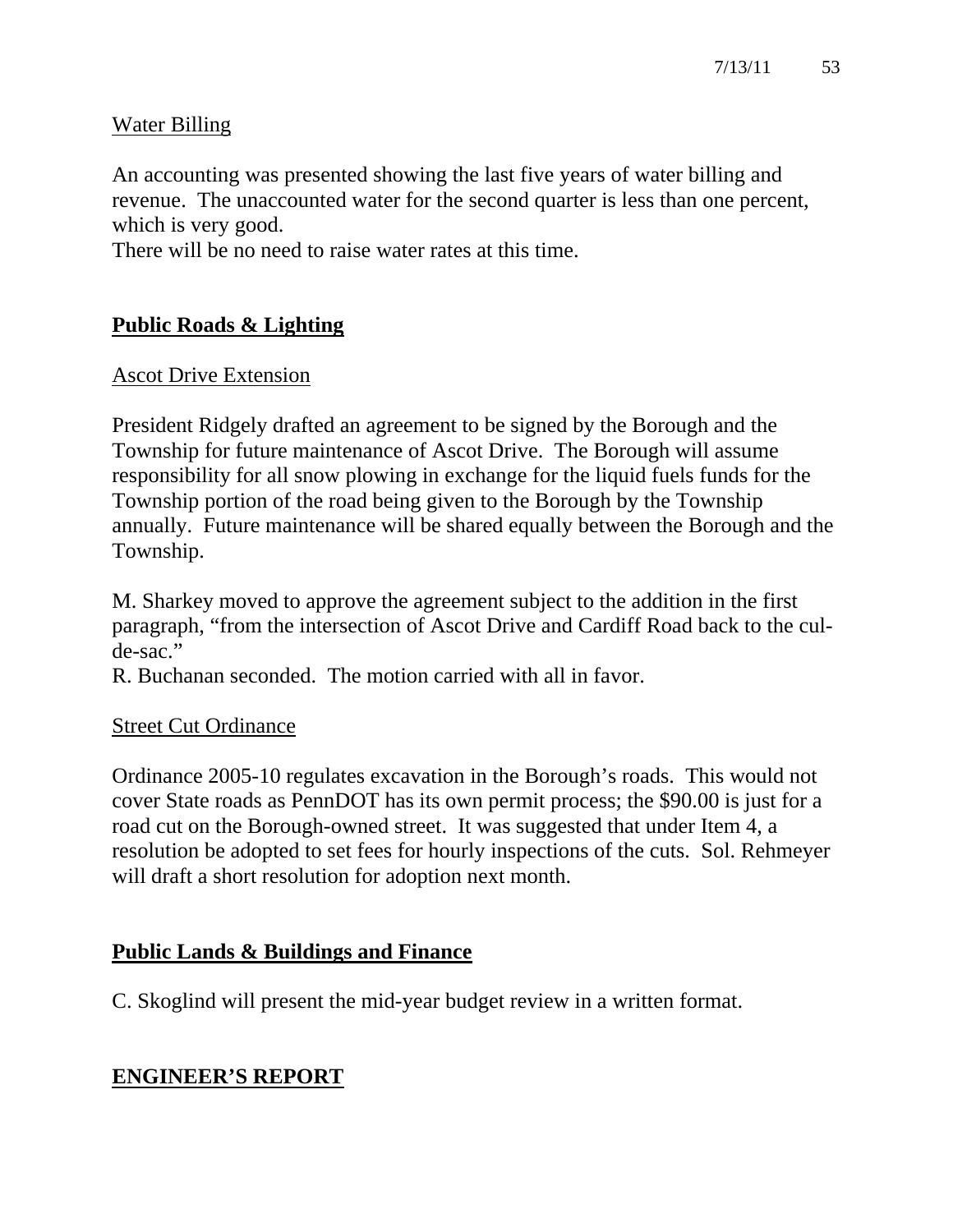# 2011 Paving Project

The original contract price was \$78,526.83. Some additional base repair was done and there was an additional charge of \$7,500.00 for fabric that was placed under Foxtail Court. The bid included one square yard of fabric. The area of the cul-desac was underestimated and there was an adjustment for as-built quantities. The additional \$24,333.31 is for the fabric and additional tonnage. Eng. Holley recommends payment of the bill to Shiloh Paving and Excavating in the amount of \$102,860.14. The amount budgeted was \$100,000.00.

M. Sharkey moved to pay Shiloh Paving and Excavating the amount of \$102,860.14.

R. Buchanan seconded. The motion carried with all in favor.

# **SOLICITOR'S REPORT**

# 21 South Hill Street

Gymnastics of York and the bank have requested a meeting with the Borough representatives and neighbors. They provided some possible meeting dates in July.

# Amendment to Buffer Easement

The signed agreement was recorded.

# Stormwater Management Updates Required by DEP

Eng. Holley's office is drafting an ordinance; the deadline for adoption is October 12.

# Use of Baseball Field and Park

Currently, the ballfield scheduler requires proof of liability insurance. The Borough should consider if it wants to post warning signs at the ballfield to warn spectators of foul balls, etc.

# Operational Assistance Agreement

The Municipal Authority approved the operational assistance agreement that memorializes the past and current relationship between the Borough and the Authority. Council could approve the agreement in the current form.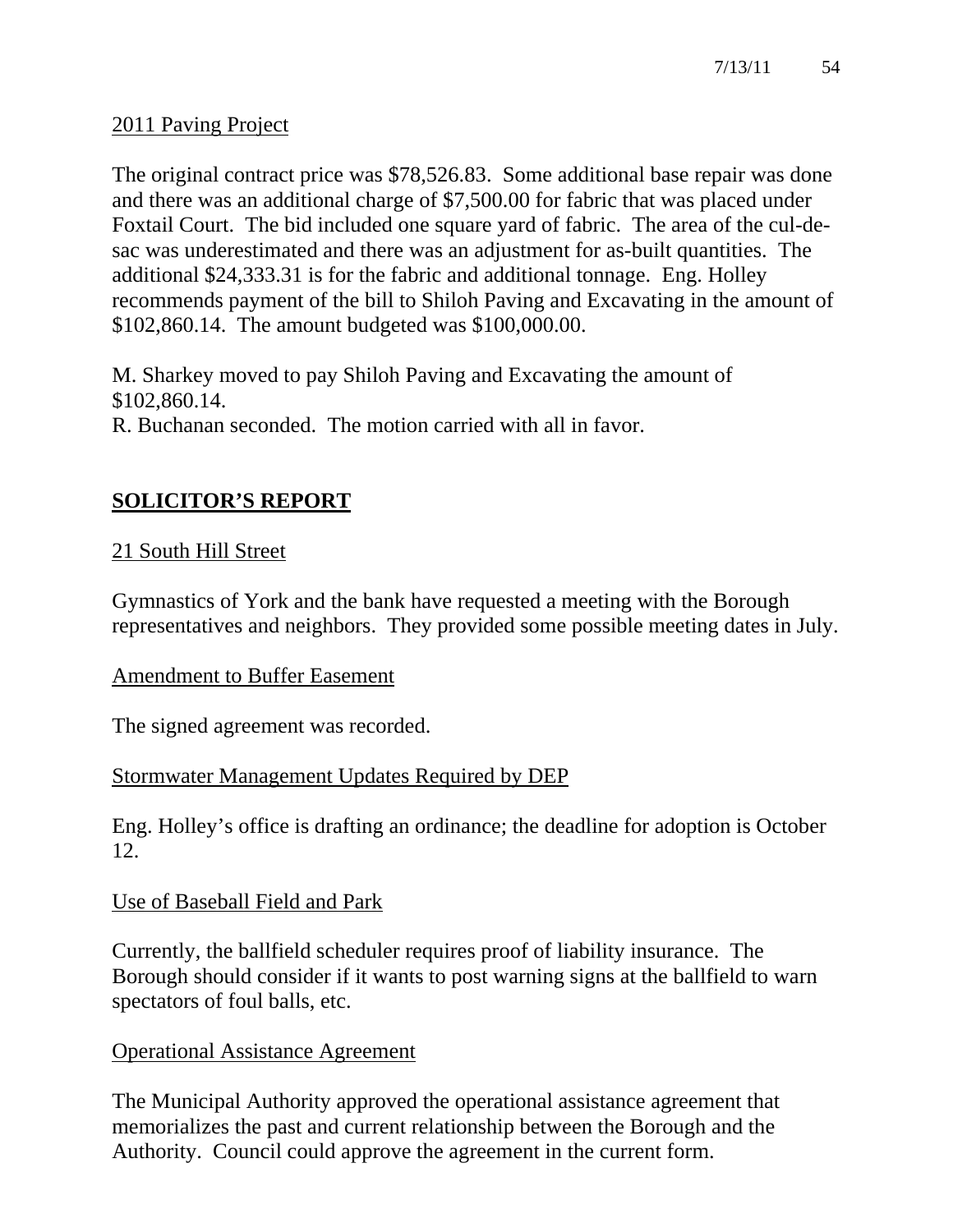# **Public Safety, Welfare and Personnel**

# Fire Police

A request should be made in writing by a municipality requesting the services of fire police for events. The Secretary was asked to contact the insurance carrier to see if the fire police are covered by workers compensation if they go out of State. A request was received from Springfield Township.

**Secretary's Report** – Cindy L. Bosley

# **York Area Tax Bureau** – Michael G. Sharkey

The next meeting is July 25; the by-laws will be discussed.

# **Subdivision, Land Development & Zoning**

# **Planning Commission/Regional Planning Commission**

# **UNFINISHED BUSINESS**

# Issue Control Sheet

The list was updated as necessary.

# **NEW BUSINESS**

# Memorial Contribution

C. Munch moved to make a memorial contribution to M & T Bank care of William Murphy for Patrick Murphy in memory of Emma Murphy in the amount of \$150.00. M. Sharkey seconded. The motion carried with all in favor.

# **EXECUTIVE SESSION**

An executive session was called at 10:15 p.m. to discuss other pending litigation. The meeting was reconvened at 10:38 p.m.